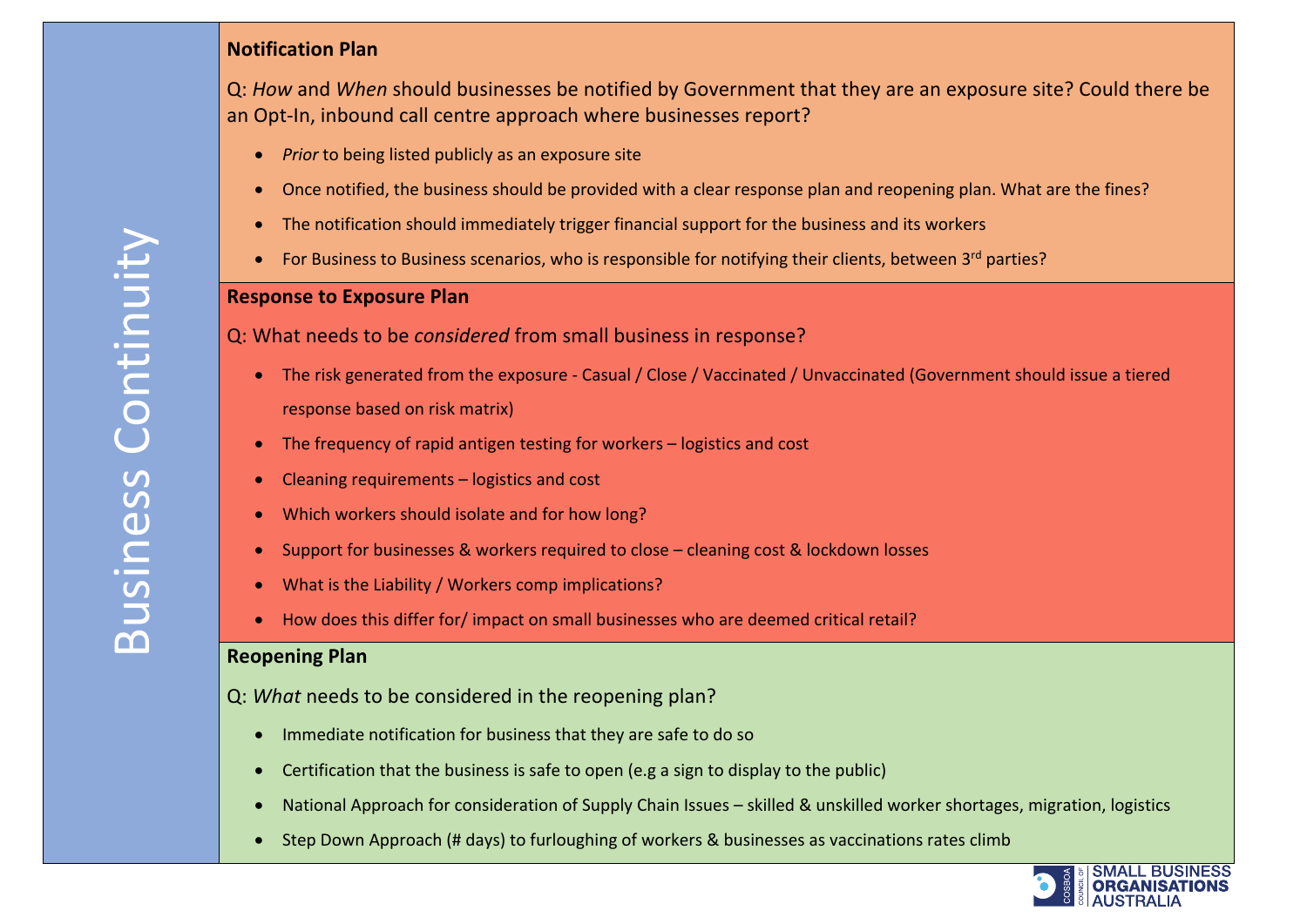# **Preparation Plan**

Q: How can small business *mitigate* the risks & impacts of exposure?

- Encourage their employees to get double vaccinated Liability issues, incentive limitations
- Reduce infection risk infection control training, ventilation, workers protections (masks, sanitiser), info specifically for small businesses managing large complexes with many customers and workers entering & leaving
- Rearrange rosters splitting workers into "teams" (independent groups with no crossover exposure)

## Q: What can Government give small businesses to *prepare*?

- Clear information on obligations QR code location, checking vaccination status of customers, density limits
- Information on what to expect in the event of becoming an exposure site and the questions they will be asked. Response should be tiered according to the risk matrix based on exposure (Casual / Close / Vaccinated / Unvaccinated)
- How to access rapid antigen testing (RAT) frequency, cost and clarity on testing process
- Clear signage supplied involvement of police if behaviour is aggressive
- Guidance & instruction on how to manage customer aggression
- Clear & equitable allocation of exemptions large vs small, critical vs non-critical

# Q: What should be included in a *revised* 2021 COVID Plan?

- Ventilation requirements
- **Screens**
- **Density limits**
- CCTV monitoring in place to assist in the tracing process
- Monitoring worker movements (e.g. clear timesheets for employees)